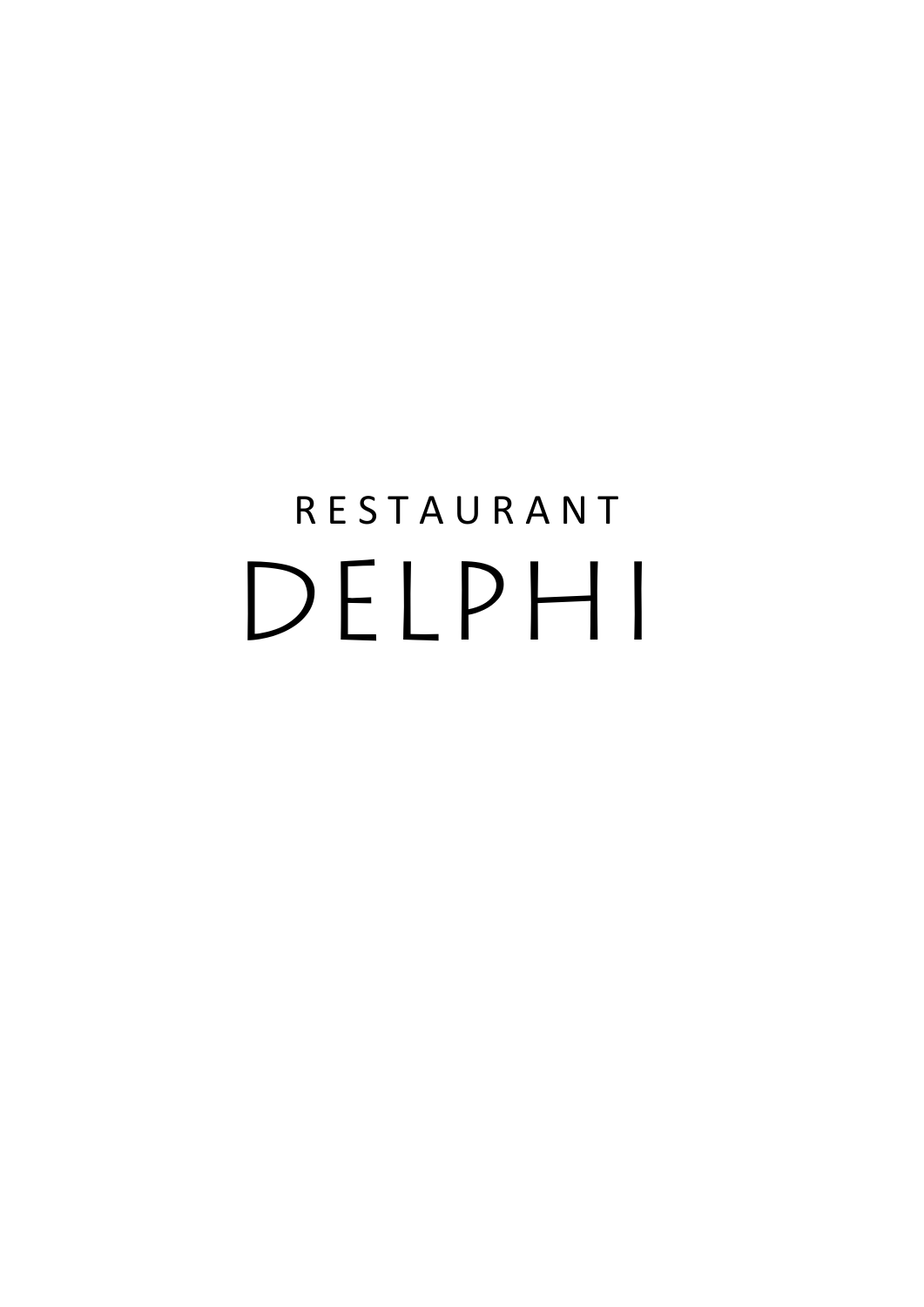# **RECOMMENDATIONS**

#### **Appetizers**

| . Goat's cream cheese | baked   "filo" (puff pastry)   crispy bacon   figs   fig-honey-mustard | 10,00€  |
|-----------------------|------------------------------------------------------------------------|---------|
| . Veal liver          | grilled   caramelized onions   "fava" (from Santorin) -mouse           | 11,50 € |
| . Anchovis            | crispy fried   salad bouquet                                           | 8,00€   |
| . Yellow fin tuna     | carpaccio   extra virgin olive oil   fleur de seel                     | 10,00€  |
| . Octopus             | grilled   caramelized onions   "fava" (from Santorin) -mouse           | 18,00€  |

#### **Pasta**

| . Kritharaki - prawns | (short cut pasta)   king prawns   tomatosauce   tarragon      | 15,00 € |
|-----------------------|---------------------------------------------------------------|---------|
| . Kritharaki -beef    | (short cut pasta)   beef-fillet-slites   mushrooms   rosemary | 16,00€  |

#### **Fish**

| . Yellow fin tuna | rare grilled   citrus-vinaigrette             |              | 27,00€  |
|-------------------|-----------------------------------------------|--------------|---------|
| . Calamari        | wild cath   grilled   200-350 gramm per piece | per 100 gr.: | 12,00 € |
| . King prawn      | wild cath   grilled   200-350 gramm per piece | per 100 gr.: | 15,50€  |

#### **Meat**

| . Chicken breast | from the pan   leek   oyster mushrooms   creamy sauce |              | 16,00€ |
|------------------|-------------------------------------------------------|--------------|--------|
| . Duck breast    | grilled   figs   muscatwine-sauce                     |              | 20,00€ |
| . Lamb fillet    | grilled   sweet thyme-redwine-sauce                   |              | 26,00€ |
| . Lamb shank     | slow cooked   noble mushrooms   lamb-herbs-jus        |              | 21,50€ |
| . Veal liver     | grilled   caramelized onions   Mavrodaphne-syrup      |              | 23,00€ |
| . Sirloin steak  | grilled   USDA black angus                            | per 100 gr.: | 13,50€ |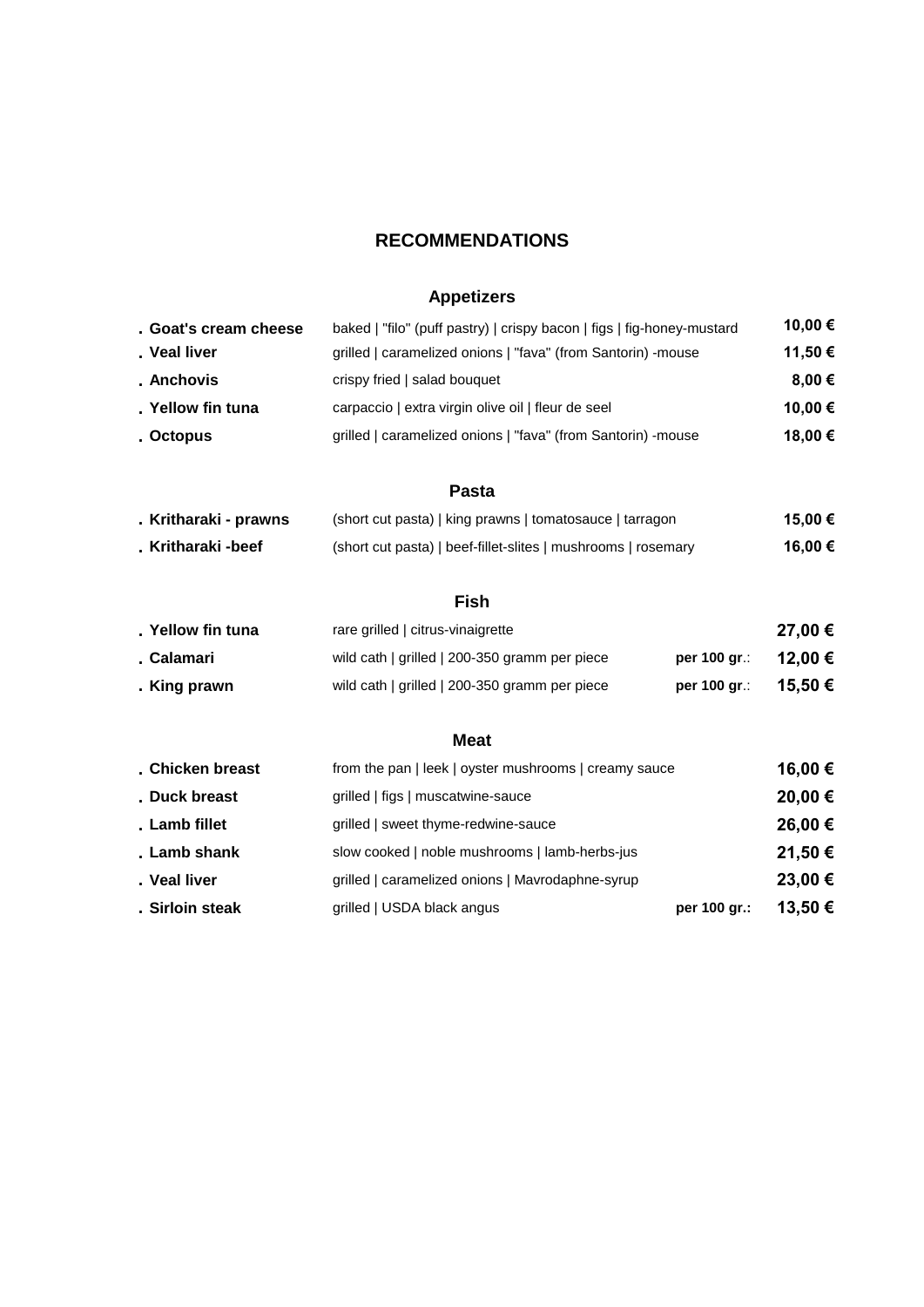## **COLD APPETIZERS**

| 1. <b>Zaziki</b> *   | Garlic-yogurt-dip                   | 4,50€   |
|----------------------|-------------------------------------|---------|
| 2. Elies, piperies*  | Kalamon-Olives, Peperoni (chili)    | 5,50€   |
| 3. Tyrokafteri       | Sheep's milk cheese cream           | 6,00€   |
| 4. Taramas           | Code(fish)-raw-cream                | 6,00€   |
| 5. Kalamaria salata  | Squid-salad                         | 9,50€   |
| 6. Oktapodi salata   | Octopus-salad                       | 12,50 € |
| 7. Melitzana salata* | Eggplant-cream                      | 6,50€   |
| 8. Feta*             | Sheep's milk cheese                 | 7,00 €  |
| 9. Pikilia           | Mixed cold appetizers for 2 persons | 16,00€  |

## **HOT APPETIZERS**

| 10. Dolmades           | Vine leaves filled with meat and rice in white sauce                           | 7,00 €  |
|------------------------|--------------------------------------------------------------------------------|---------|
| 11. Piperies scharas*  | Grilled chili with garlic                                                      | 5,50€   |
| 14. Kolokythokeftedes* | Zuchiniballs with sheep's milk cheese                                          | 7,00 €  |
|                        | 15. Kolokythia, melitzanes* Fried zucchini and eggplant with garlic-yogurt-dip | 8,00€   |
| 16. Plevrotous*        | Grilled oyster mushrooms with garlic                                           | 8,00€   |
| 17. Florinis gemistes* | Grilled red paprika filled with sheep's milk cheese                            | 8,00€   |
| 18. Feta sto fourno*   | Roast sheep's milk cheese                                                      | 8,00€   |
| 19. Feta saganaki*     | Fried sheep's milk cheese                                                      | 8,00€   |
| 20. Graviera saganaki* | Roast goat's milk cheese                                                       | 9,50€   |
| 21. Garides saganaki   | Prawns in tomato sauce baked with Graviera-cheese                              | 15,00€  |
| 22. Garides tilichtes  | Fried prawn-cheese-rolls                                                       | 11,00 € |
| 23. Oktapodi scharas   | Grilled octopus                                                                | 15,00€  |
| 24. Skordopsomo*       | Garlic bread                                                                   | 5,50€   |
| 25. Pikilia            | Mixed hot appetizers for 2 persons                                             | 17,00€  |

## **SOUPS**

| 31. Tomatosoupa* | Tomato soup  | 4.50€  |
|------------------|--------------|--------|
| 32. Psarosoupa   | Fish soup    | 6.50€  |
| 33. Kotosoupa    | Chicken soup | 5,00 € |

*\** vegetarian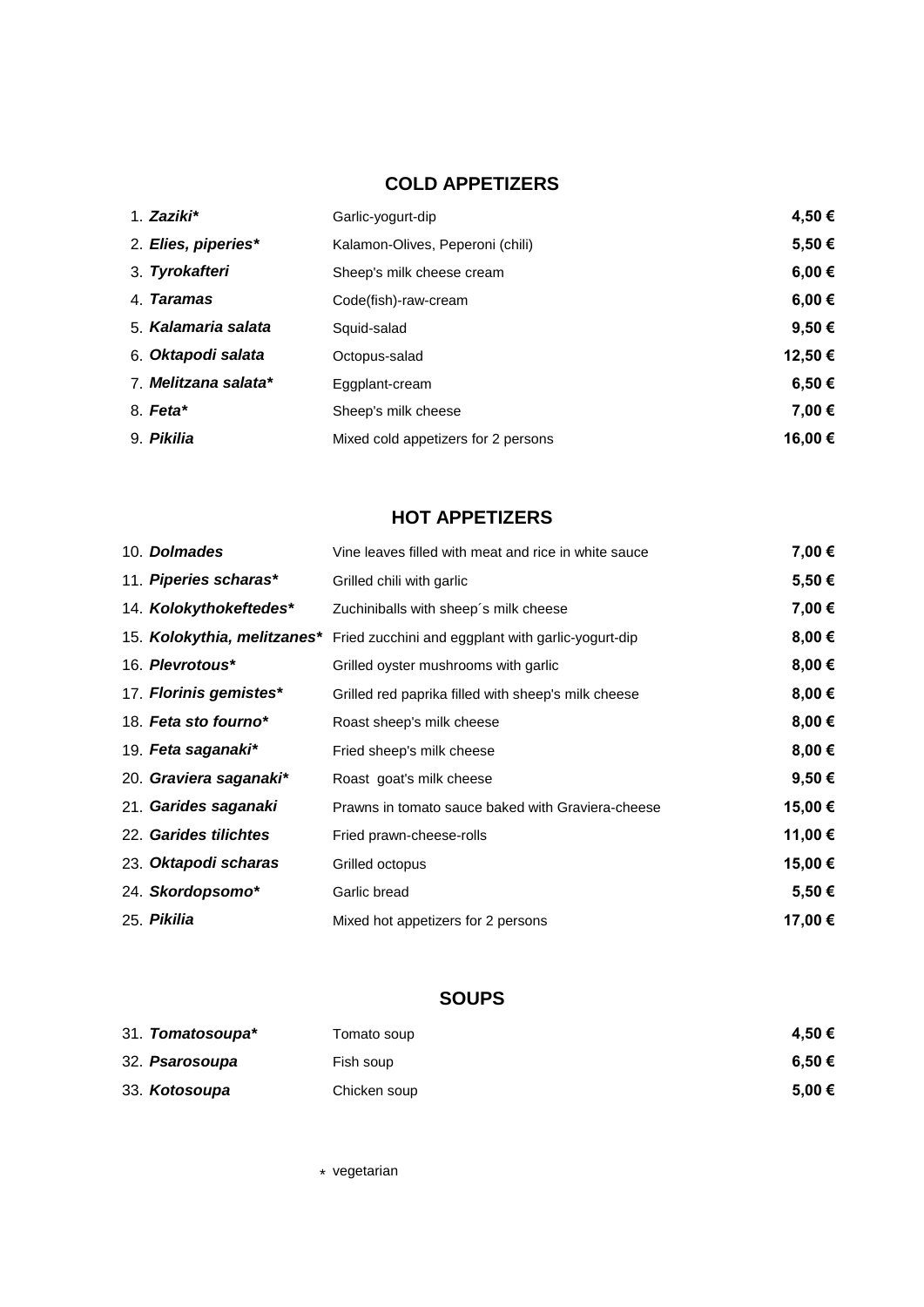#### **SALAD**

| Salata anamikti    | Colorful salad                                                                        |         |
|--------------------|---------------------------------------------------------------------------------------|---------|
| 34.                | - with chicken breast                                                                 | 11,00 € |
| 35.                | - with grilled prawns                                                                 | 14,00 € |
| 36.                | - with grilled pork-tenderloin and goat's cheese                                      | 11,00 € |
| 37.                | - with grilled beef-tenderloin and goat's cheese                                      | 15,00 € |
| Salata choriatiki* | Greek salad                                                                           |         |
| 38.                | - tomatoes, cucumbers, onions, olives, peppers<br>with feta cheese and best olive oil | 10.50€  |

# **PASTA and TRADIOTIONAL COURSES**

| 12. Melitzanes Imam* | Eggplant baked in tomato sauce with Fetacheese             | 9,00 € |
|----------------------|------------------------------------------------------------|--------|
| 13. Gigantes*        | Giant baked beans with Fetacheese                          | 8,50€  |
| 39. Kritharaki       | (Durum wheat pasta) with minced meat and Graviera - cheese | 8,50€  |
| 40. Kritharaki*      | (Durum wheat pasta) with vegetables and Graviera - cheese  | 10,50€ |
| 42. Moussaka         | the famous greek Mousaka                                   | 15,50€ |

## **FISH COURSES**

|     | <b>Kalamaria</b>   | Squid                                                            |        |
|-----|--------------------|------------------------------------------------------------------|--------|
| 50. |                    | - fried                                                          | 18,00€ |
| 51. |                    | - grilled                                                        | 18,00€ |
|     | 52. Tsipoura       | Sea bream fillet, grilled                                        | 21,00€ |
|     | 53. Garides        | Prawns, grilled                                                  | 21,50€ |
|     | 58. Psaropiatela   | Fish plate (squid, prawns and sea bram-fillet), grilled          | 21,00€ |
|     | 59. Solomos fileto | Fresh salmon filled, grilled                                     | 21,00€ |
|     | 63. Glossa         | Fresh common sole (synonym dover sole), grilled                  | 32,00€ |
|     | 65. Piatela gia 2  | Fish plate for 2 (common sole, salmon filled, squids and prawns) | 55,00€ |

#### *All fish courses are served with mix - salad and rice*

|                 | without rice / with oregano potatoes | 1.00 € |
|-----------------|--------------------------------------|--------|
| <b>Changes:</b> | without rice / with potato gratin    | 1,50 € |
|                 | without rice / with vegetables       | 1.50 € |

*\** vegetarian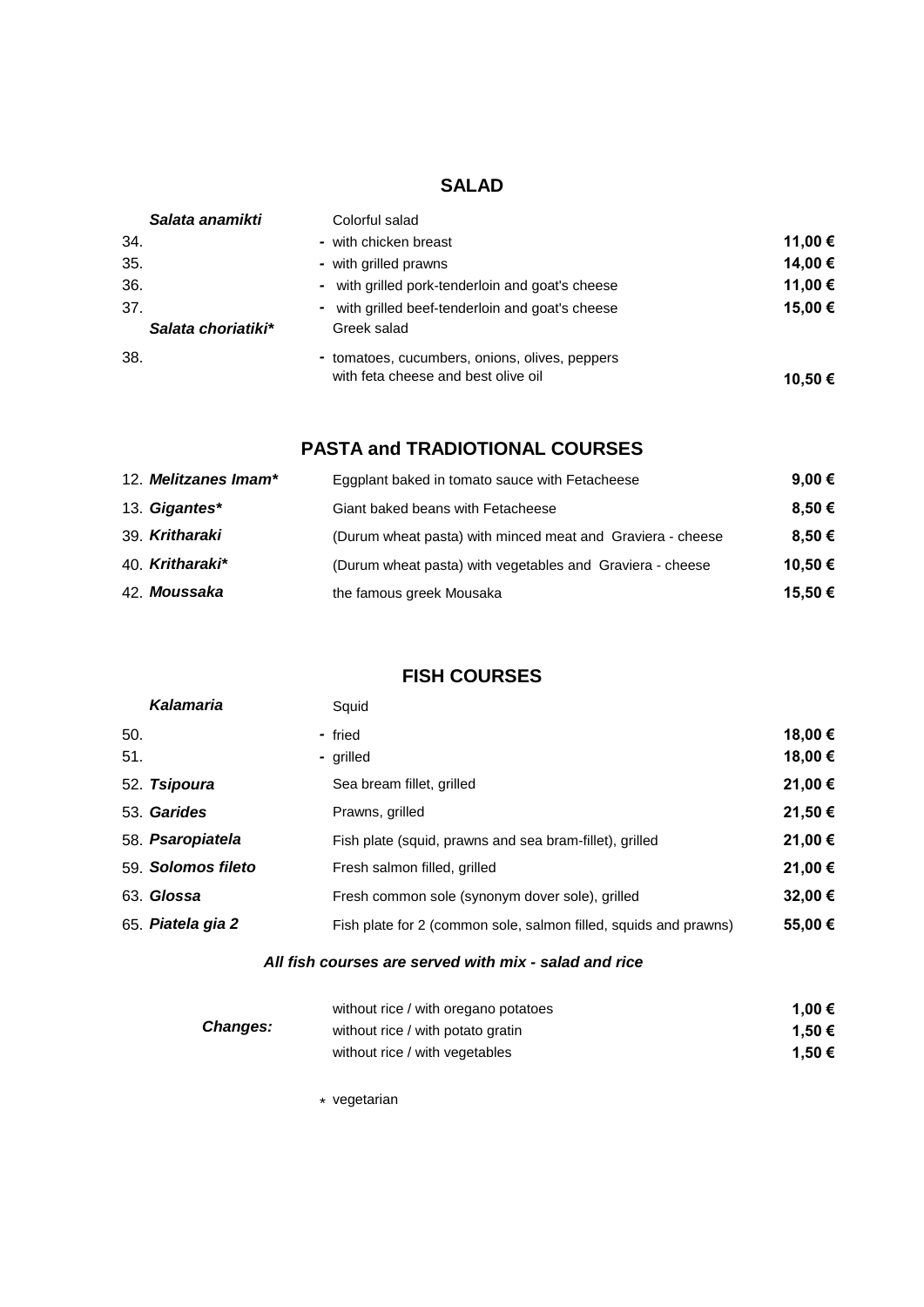# **GRILL MEAT COURSES**

|     | 70. Psaronefri suvlaki       | Porkfilet special kebab with rice                         | 16,50€ |
|-----|------------------------------|-----------------------------------------------------------|--------|
|     | 71. Psaronefri Metaxa        | in Metaxa (brandy) - sauce with rice                      | 16,50€ |
|     | 76. Kotopoulo stithos        | Chicken-breast with rice                                  | 13,00€ |
|     | 81. Vodino fileto scharas    | beff filet with baked potato and zaziki                   | 27,00€ |
|     | 82. Vodino fileto piperato   | beef filet in delicious pepper-sauce, with rice           | 28,50€ |
|     | 84. Vodina filetakia krasata | beef filet slites in a sweet red-wine-sauce with rice     | 24,00€ |
|     | 85. Arnaki paidakia          | Lamb chops with rice                                      | 20,00€ |
|     | 86. Arnaki suvlaki           | Lamb tenderloin special kebab with rice                   | 22,50€ |
|     | 100. Gyros                   | (pork) Grilled meat slices with rice                      | 12,50€ |
|     | 101. Gyros                   | (pork) Grilled meat slice with pita                       | 13,00€ |
|     | 103. Gyros tigani Metaxa     | (pork) Pan-Gyros in Metaxa (brandy) sauce with rice       | 15,00€ |
|     | 105. Bifteki                 | Hamburger filled with feta-cheese with rice               | 14,50€ |
|     | 107. Suvlaki                 | 2 pork-kebabs with rice                                   | 12,50€ |
|     | 109. Piato "Duetto"          | Gyros (grilled meat slices), Kalamaria (squid), with rice | 18,00€ |
|     | 110. Piato "Delphi"          | Gyros, 1 Suflaki (kebab) with rice                        | 14,50€ |
|     | 111. Piato "Dorf"            | Gyros, 1 Suflaki, 1 pork-steak with rice                  | 16,00€ |
|     | 112. Piato "Apollon"         | Gyros, 1 Suvlaki, 1 Bifteki (hamburger) with rice         | 16,50€ |
|     | 114. Piato "Epidauros"       | Gyros, 1 Suvlaki, 1 Bifteki, 1 Lammchop with rice         | 18,50€ |
|     |                              | All meat courses are served with mix-salad or Zaziki      |        |
|     |                              | without rice / with oregano potatoes                      | 1,00 € |
|     | <b>Changes:</b>              | without rice / with potato gratin                         | 1,50 € |
|     |                              | without rice / with vegetables                            | 1,50€  |
|     |                              | <b>SLOW COOKED COURSES</b>                                |        |
|     | 88. Arnaki Kleftiko          | Lamb-shank traditional                                    | 21,00€ |
|     |                              | with feta cheese, garlic and herbs, baked in foil         |        |
|     |                              | with oregano-potatoes                                     |        |
|     | <b>Arnaki Kotsi</b>          | Lamb-shank (from the oven) - without salad                |        |
| 89. |                              | - baked with spaghetti and cheese                         | 18,00€ |
| 90. |                              | - baked with Kritharaki (kind of noodles) and cheese      | 18,00€ |
| 92. |                              | - with eggplant                                           | 19,00€ |
| 93. |                              | - whole cooked onions                                     | 19,00€ |